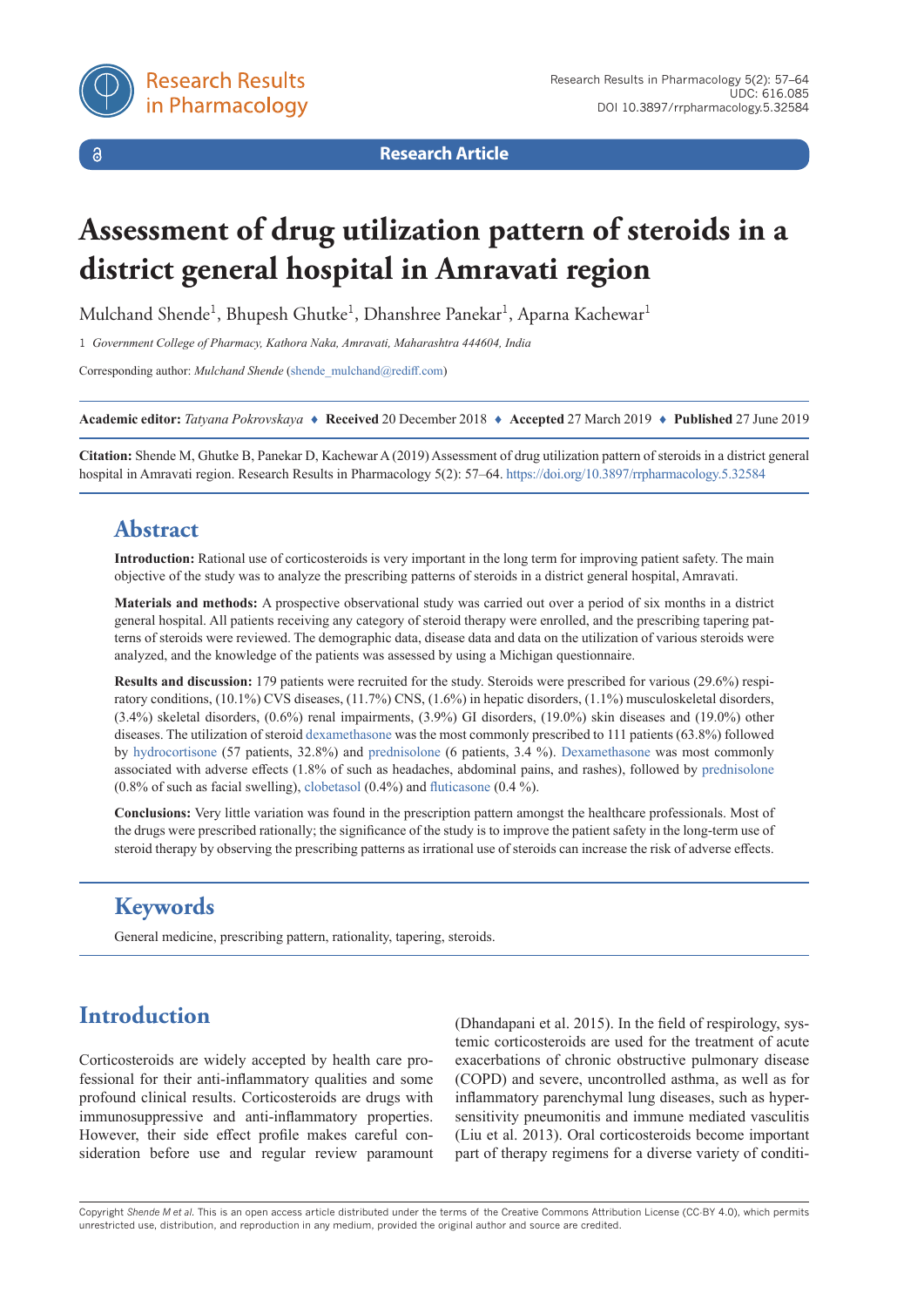ons. Despite their efficacy, they are associated with a wide variety of adverse events (Manson et al. 2009). There has been an increasing concern regarding the safety of corticosteroids, as a large number of patients are prescribed these drugs for a long-term prophylactic treatment. The dose of corticosteroids that is prescribed, dispensed and applied must be carefully considered as too little steroid can show poor response whereas excess application can increase the risk of adverse reaction. For this, rational use is necessary to minimize both systemic and cutaneous side effects (Ference and Last 2009). The corticoids have widespread actions. They maintain fluid-electrolyte, cardiovascular and energy substrate homeostasis and functional status of skeletal muscles and nervous system. They prepare the body to withstand effects of all kinds of noxious stimuli and stress (Sharma and Ksharma 2017).

In India, most of these medications, especially topical corticosteroids, are sold without any prescription and a patient can easily obtain these medications from a local pharmacy. As per the information available on the Central Drugs Standard Control Organization (CDSCO) website, their off label use is more commonly practiced in India. Also, their inappropriate use in the treatment of various dermatological disorders, like acne, bacterial or fungal infections, and rash when prescribed by non-registered practitioners or on the advice of a pharmacist. This will increase the adverse effects and can lead to dependence on these medications (Ambika et al. 2014, Saraswat et al. 2011). Many researchers has been reported the use of corticosteroid was irrational due to as there were a number of interactions observed mostly prescribed in geriatric patient (Dabral and Devesh 2018, Mirshad et al. 2017, Nerurkar et al. 2016, Stern 1996). Prescriptions need to be audited periodically to enhance the therapeutic effectiveness, to minimize the adverse effects, to provide critical feedback to prescribers and to analyse the execution of medical treatment standards. Data evaluation is the most crucial step in the drug utilization studies (Kumar et al. 2011). Periodic monitoring of the drug utilization pattern is one of the methods to analyze the rationality of the drug and has been an effective tool to constitute guidelines for improving the utilization pattern (Sweileh 2006). This will not only constitute a rational therapy, but also lead to economic benefits and easy identification of the problem related to drug use, like poly pharmacy, drug interactions and adverse reactions (Aryal et al. 2017). The main objective of the study was to analyze the prescribing pattern of corticosteroids among the patients from general medicine and dermatology department of a district general hospital in Amravati.

## **Materials and methods**

This was a qualitative study during which prospective observational, non-interventional interviews were conducted for six months to gather details about how patients perceived any category of steroid therapy. Research ethics approval was received from Research Ethics Committees

of the participating hospital (REC/17/GCOPA/3) at government district general hospital, Amravati and Pharm.D pharmacy practice center of Government College of Pharmacy Amravati Maharashtra. Each patient was informed about the purpose of the study and written consent was obtained prior to their participation in the study. An informed consent form to participate in research of samples, ensure the confidentiality of the information received and used only for research purposes which were fully met.

Patients of either sex of various age groups who received any category of steroid therapy in both the departments, either inpatient or outpatient settings, were included for this study. Eligible patients, who were prescribed steroids medications to manage acute or chronic disease(s), had been admitted to a clinical area and presented a past history of steroid intake and those who had been reported of abusing steroids included. The operationally some important terms use like steroid abuse and it is defined as inappropriate use of steroids for a period of more than one year for the study purpose. Patients visiting the outpatient department of general hospital medicine ward, patients not willing to sign a consent, unconscious patients were excluded.

Sample size was 179 patients of various departments over a period of 6 months from October 2017 to March 2018 in a district general hospital, Amravati. Interview questions and prompts were designed to elicit participants' views about the use of corticosteroids. Observational notes and reflexive note-taking were conducted throughout the study. Patient data relevant to the study was collected from treatment charts/case sheets, laboratory reports and patients' or patients' caregivers' interviews by using a patient data collection form. It included the patient demographics data and occupation, the dosage regimen, duration of hospitalization, laboratory data, adverse drug reaction and other relevant information. The data was collected on a prevalidated case record proforma. The observational results were screened for various parameters viz; gender and age wise distribution, taking into account rationality, concomitant and comorbid diseases.

Practioners' opinions of effective use of steroids were analyzed using some guidelines. The samples of transcripts were checked by co-researchers to ensure appropriate and consistent interpretation. The data generated in this study was analyzed for ADR, documentation and reporting of ADRs, appropriateness of drug, dose, frequency and duration. The data were summarized by routine descriptive statistics, namely, mean and standard deviation, correlation for numerical variables, counts and percentages for categorical variables.

#### **Results**

A total number of 179 patients meeting the inclusion criteria were enrolled for present study. The study took place between October 2017 and March 2018. The detailed demographic data is demonstrated in Table 1. The subjects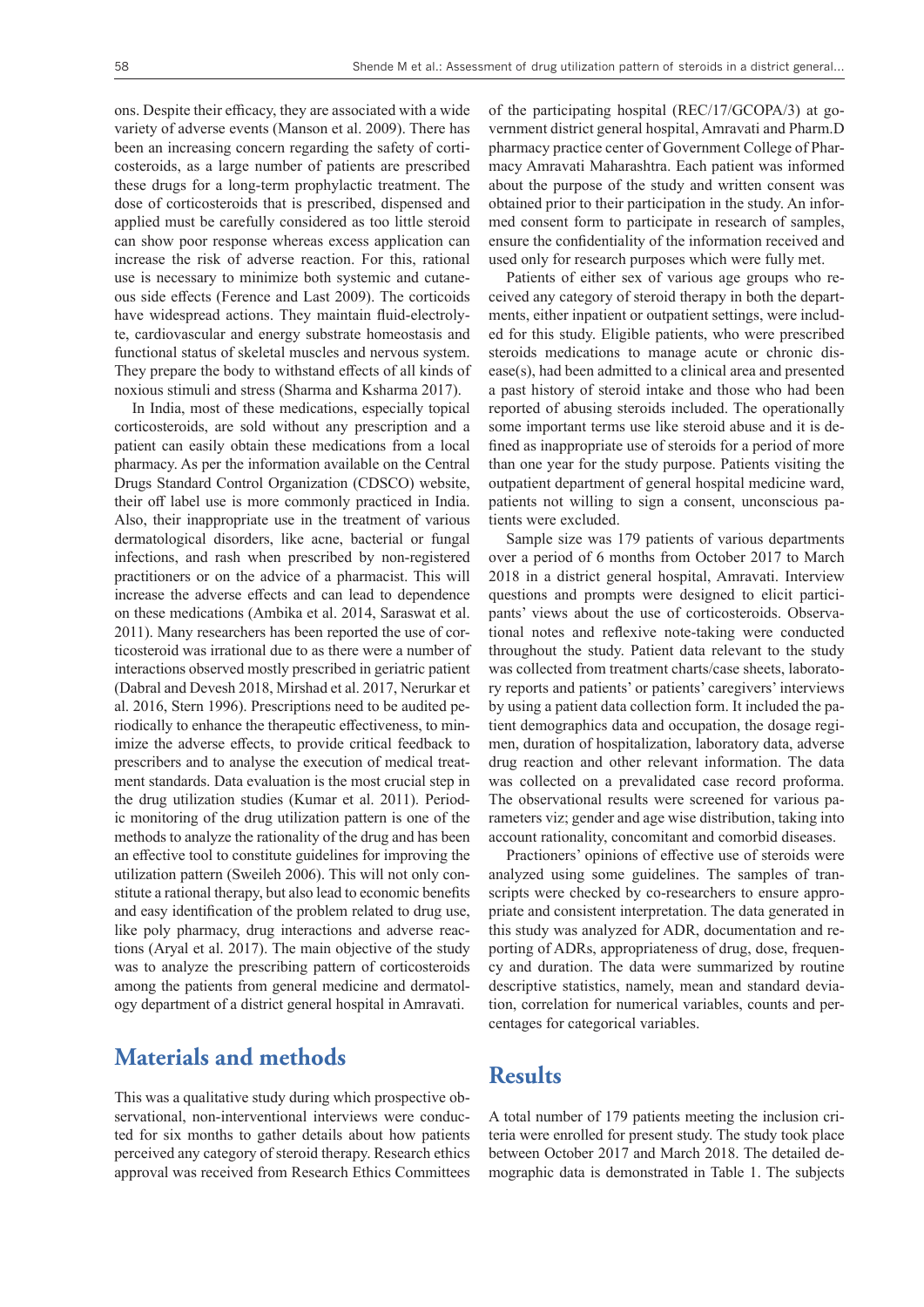**Table 1.** Basic demographic data (*n* = 179).

| Gender               | <b>Number of Patients</b> | Number of Patients (%) |
|----------------------|---------------------------|------------------------|
| Male                 | 94                        | 52.5                   |
| Female               | 85                        | 47.5                   |
| Age in years         |                           |                        |
| $20$                 | 17                        | 9.5                    |
| $21 - 30$            | 19                        | 10.6                   |
| $31 - 40$            | 30                        | 16.8                   |
| $41 - 50$            | 38                        | 21.2                   |
| $51 - 60$            | 24                        | 13.4                   |
| >60                  | 51                        | 28.5                   |
| <b>Social Habits</b> |                           |                        |
| Smoker               | 59                        | 32.9                   |
| Alcoholic            | 44                        | 24.5                   |

were categorized according to gender and out of 179 subjects 94 (52.5%) were males and 85 (47.5%) were females. According to age group distribution, 17 subjects were in the age group of  $\leq 20$ , 19 subjects were in the age group of 21–30 years, 30 subjects were in the age group of 31–40 years, 38 subjects were in the age group of 41–50, 24 subjects were in the age group of 51–60 and 51 subjects were in the age group above 60 years, the mean age of the population was 49.7±6.8 (Mean±SD) and the range of ages was between <20–60> years old. The mean ages of the male and female patients were 48.0±6.0 and 51.5±7.7 years old, respectively. Median of different age groups and frequency of patients was not correlated based on results  $(r^2=0.73)$ . Social history of patients included information regarding social habits, such as smoking and alcoholism. The distribution of social habits in the patients who participated in the study were 59 smokers and 44 alcoholics (Table 1).

The routes of administration of corticosteroid were intravenous  $(87.1\%)$ , topical  $(9.3\%)$  and oral  $(3.6\%)$ . The system associated with disease is given in Fig 1. The data collected comprised of 53 (29.6%) patients of respiratory condition, 18 (10.1%) patients of cardiovascular system diseases, 21 (11.7%) patients of central nervous system, 3 (1.6%) with hepatic disorder, 2 (1.1%) patients with musculoskeletal disorders, 6 (3.4%) patients with skeletal disorders, 1  $(0.6\%)$  patients with renal impairments,  $7(3.9\%)$  patients with gastro intestinal disorders, 34 (19.0%) patients with skin diseases and 34 (19.0%) patients with other diseases.

Nine basic dermatological disorders were observed in which corticosteroids were used during the study (Fig 2). The most common indications of prescribing corticosteroids were dermatitis (19%), eczema (16%), lichen planus (16%) and urticaria (16%), erythema multiforme (12%),



**Figure 1.** Systems associated with steroids use and their percentage.



**Figure 2.** Dermatological disorder associated with steroid use.

psoriasis (6%), vitiligo (6%) and leprosy (6%), and maculopopular rashes (3%).

From the data, after the first most common group of diseases – the respiratory system pathologies, 34 patients of various skin diseases were observed and so presented the structure of dermatological diseases. Respiratory system pathologies associated with steroids use comprised of 53 (29.6%) patients. The different respiratory system pathologies treated by corticosteroids demonstrated chronic obstructive pulmonary disease (COPD) (24 patients, 45.3%) lower pulmonary tract infection (12 patients, 22.6%), bronchial asthma (6 patients, 11.3%), 3 (5.7%). COPD was the diagnosis for which most of the corticosteroid were prescribed.

The results of steroid use in general medicine and dermatology are given in Table 2. The total of 225 steroid

**Table 2.** Steroid used in general medicine and dermatology.

| <b>Steroids</b>      | General Medicine Percentage (%) |      | Dermatology | Percentage $(\% )$ | <b>Total No of Patients</b> | Percentage $(\% )$ |
|----------------------|---------------------------------|------|-------------|--------------------|-----------------------------|--------------------|
| <b>Betamethasone</b> |                                 |      |             | 2.0                |                             | 0.4                |
| Clobetasol           |                                 |      | 4           | 27.5               |                             | 6.2                |
| Dexamethasone        | 111                             | 63.8 | 28          | 54.9               | 139                         | 61.8               |
| Fluticasone          |                                 |      |             | 7.8                |                             | 1.8                |
| Hydrocortisone       |                                 | 32.8 |             |                    |                             | 25.3               |
| Prednisolone         |                                 | 3.4  |             | 3.9                |                             | 3.6                |
| Triamcinolone        |                                 |      |             | 3.9                |                             | 0.9                |
| <b>Total</b>         | 174                             | 100  | 51          | 100                | 225                         | 100                |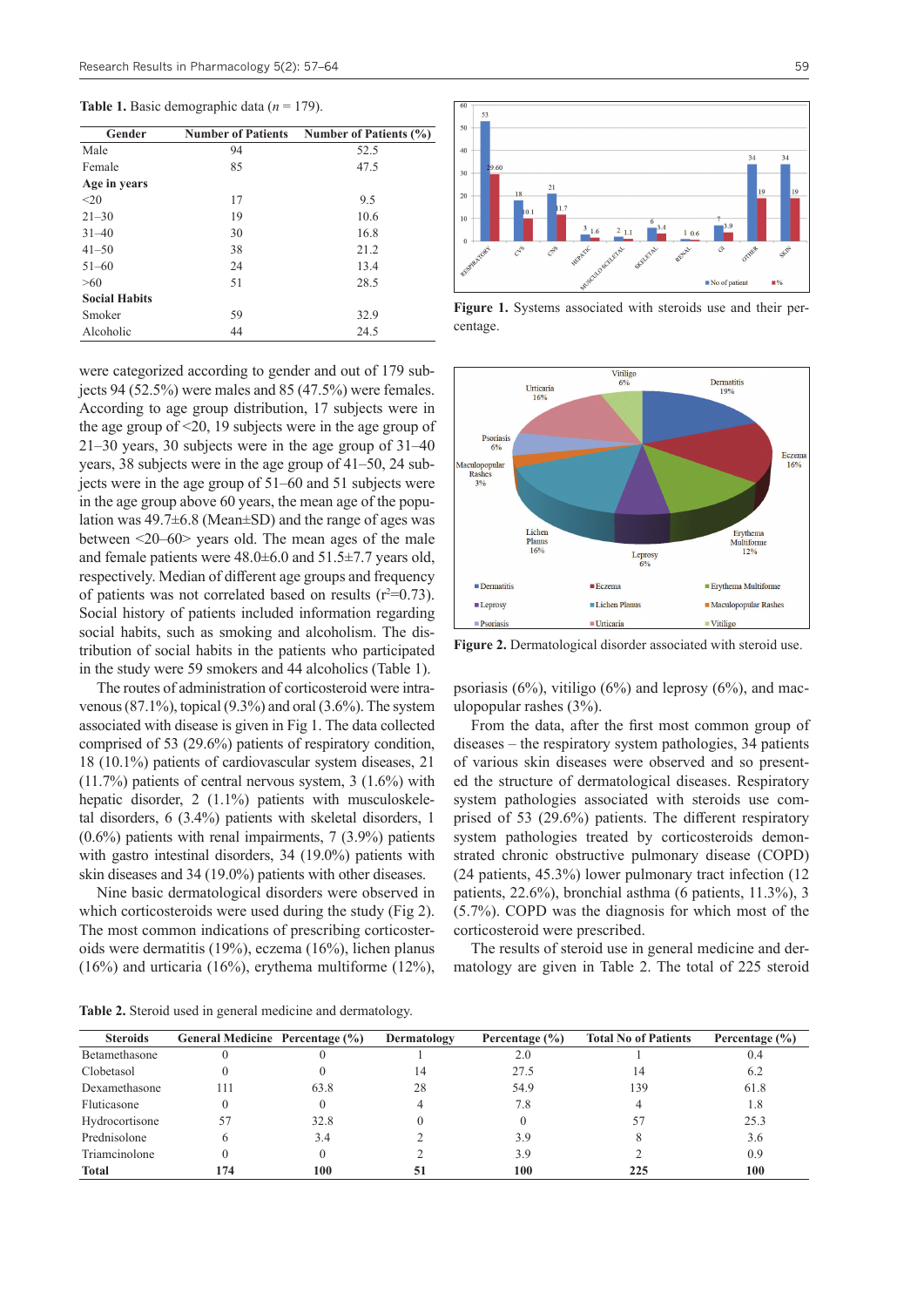drugs were prescribed in 179 patients during the study period, from which 174 drugs – in the general medicine ward: [dexamethasone](https://pubchem.ncbi.nlm.nih.gov/compound/Dexamethasone) was given to 111 (63.8%) patients, [hydrocortisone](https://pubchem.ncbi.nlm.nih.gov/compound/hydrocortisone) was given to 57 (32.8%) patients and [prednisolone](https://pubchem.ncbi.nlm.nih.gov/compound/Prednisolone) was given to 6 (3.4%) patients.

In the dermatology department, out of 51 drugs, [beta](https://pubchem.ncbi.nlm.nih.gov/compound/Betamethasone)[methasone](https://pubchem.ncbi.nlm.nih.gov/compound/Betamethasone) was given to 1 (2.0%) patient, [clobetasol](https://pubchem.ncbi.nlm.nih.gov/compound/Clobetasol) was given to 14 (27.5%) patients, [dexamethasone](https://pubchem.ncbi.nlm.nih.gov/compound/Dexamethasone) was given to 28 (54.9%) patients, [fluticasone](https://pubchem.ncbi.nlm.nih.gov/compound/Fluticasone) was given to 4 (7.8%) patients, [prednisolone](https://pubchem.ncbi.nlm.nih.gov/compound/Prednisolone) was given to 2 (3.9%) patients, and [triamcinolone](https://pubchem.ncbi.nlm.nih.gov/compound/Triamcinolone) was also given to 2 (3.9%) patients. [Dex](https://pubchem.ncbi.nlm.nih.gov/compound/Dexamethasone)[amethasone](https://pubchem.ncbi.nlm.nih.gov/compound/Dexamethasone) (as a long-acting drug) was prescibed most frequently, while [hydrocortisone](https://pubchem.ncbi.nlm.nih.gov/compound/hydrocortisone) was used as a short acting and [prednisolone](https://pubchem.ncbi.nlm.nih.gov/compound/Prednisolone) – as an intermediate acting corticosteroids (Fig. 3).



**Figure 3.** Steroid classification based on duration of action.

The rationality of steroids was measured on the basis of prescriber-related factors, steroid abuse and dose tapering. The prescriber-related factors, steroid abuse, dose tapering, ADRs due to corticosteroid use are given in Table 3. Maximum corticosteroids were prescribed by the generic name from the hospital pharmacy (96.8%) as compared to the brand name from outside pharmacies (3.1%). Out of 179 patients, 20 patients were found to have a past medication history of steroids. Out of 20 patients, 5 patients were found abusing steroids and 15 were not abusing steroids. Total 8 steroid-related adverse drug reactions were observed in the present study.

**Table 3.** Prescriber-related factors, steroid abuse, dose tapering in corticosteroid use.

| <b>Index</b>           | <b>Index research</b> | <b>Patients with the Index</b> |      |  |
|------------------------|-----------------------|--------------------------------|------|--|
|                        | group                 | N                              | $\%$ |  |
| Generic Name           | 225                   | 218                            | 96.9 |  |
| Frequency<br>Mentioned | 225                   | 223                            | 99.1 |  |
| Dose mentioned         | 225                   | 223                            | 99.1 |  |
| Steroids abuse         | 20                    | 5                              | 25.0 |  |
| Gradual withdrawal     | 225                   | 11                             | 4.9  |  |
| Adverse drug effects   | 225                   | 8                              | 3.6  |  |

Types of adverse side effects of corticosteroids are presented in Table 4. [Dexamethasone](https://pubchem.ncbi.nlm.nih.gov/compound/Dexamethasone) was most commonly associated with adverse effects (1.8% of all the prescriptions), such as headaches, abdominal pains, rashes, followed by [prednisolone](https://pubchem.ncbi.nlm.nih.gov/compound/Prednisolone) (0.8%) leading to such adverse effects as facial swelling, then [clobetasol](https://pubchem.ncbi.nlm.nih.gov/compound/Clobetasol) (0.4%) and [fluticasone](https://pubchem.ncbi.nlm.nih.gov/compound/Fluticasone) (0.4%).

Some factors were found to deviate from rationality, like inappropriate drug history, drug dose not mentioned, frequency not mentioned, wrong administration, dose omission, illegible hand writing, lack of dose tapering and steroid abuse of the patients 22 (12.3%). The strength of the active constituent 2 (2.1%), frequency of administration 2 (2.1%), wrong administration 10 (45.5%), dose omission 5 (22.7%), illegible hand writing  $14$  (63.6%), lack of dose tapering 6 (27.3%) and steroid abuse 3 (13.6%) were not specified for the majority of the prescriptions. But the frequency of their occurrence was statistically significantly negligible (P<0.05).

#### **Discussion**

Corticosteroids are commonly used for the treatment of many inflammatory and autoimmune conditions which requires time to time reviewing of the prescription. The rational prescribing of the drugs is essential to increase the therapeutic efficacy and decrease the adverse effects of the drugs. In addition, the study tried to describe the common diseases encountered and the drugs commonly prescribed in general medicine and dermatology. The commonly used steroids without consulting a dermatologist and their health consequences were addressed through the qualitative method. To ensure safety, effectiveness and well balanced therapeutic management of corticosteroids, both patients and prescribers should be more aware of the appropriate dose, dosage regimen, drug-drug interactions, ADRs and overall guidelines for prescribing corticosteroids. Considering the prevalence of use of corticosteroids and severity of the problems in patients, investigation of steroid utilization patterns help to evaluate and analyze the reasons for their increased and inappropriate use in population. The study will be of use to improve the patient safety by observing the prescribing patterns as irrational use of steroids. Several studies have addressed the issue of steroidal drug prescribing patterns. Some of these have indicated inappropriate utilization or over-utilization of potent, topical corticosteroids.

The total of 179 patients meeting the inclusion criteria were enrolled into the present study. The study took place between October 2017 and March 2018. Participants' de-

**Table 4.** Types of Adverse Drug Side Effects by Use of Corticosteroids.

|                          |                                  | Drug            |                      |                    |
|--------------------------|----------------------------------|-----------------|----------------------|--------------------|
| <b>Index</b>             |                                  |                 |                      |                    |
|                          | <b>Dexamethasone</b>             | Prednisolone    | Clobetasol           | <b>Fluticasone</b> |
| Total drug prescriptions | 39                               |                 |                      |                    |
| <b>ADR</b>               | Headache, Abdominal pain, Rashes | Facial swelling | Pigmentation on skin | Redness of skin    |
| Number of ADR            |                                  |                 |                      |                    |
| Percentage               | 2.9                              | 25.0            |                      | 25.0               |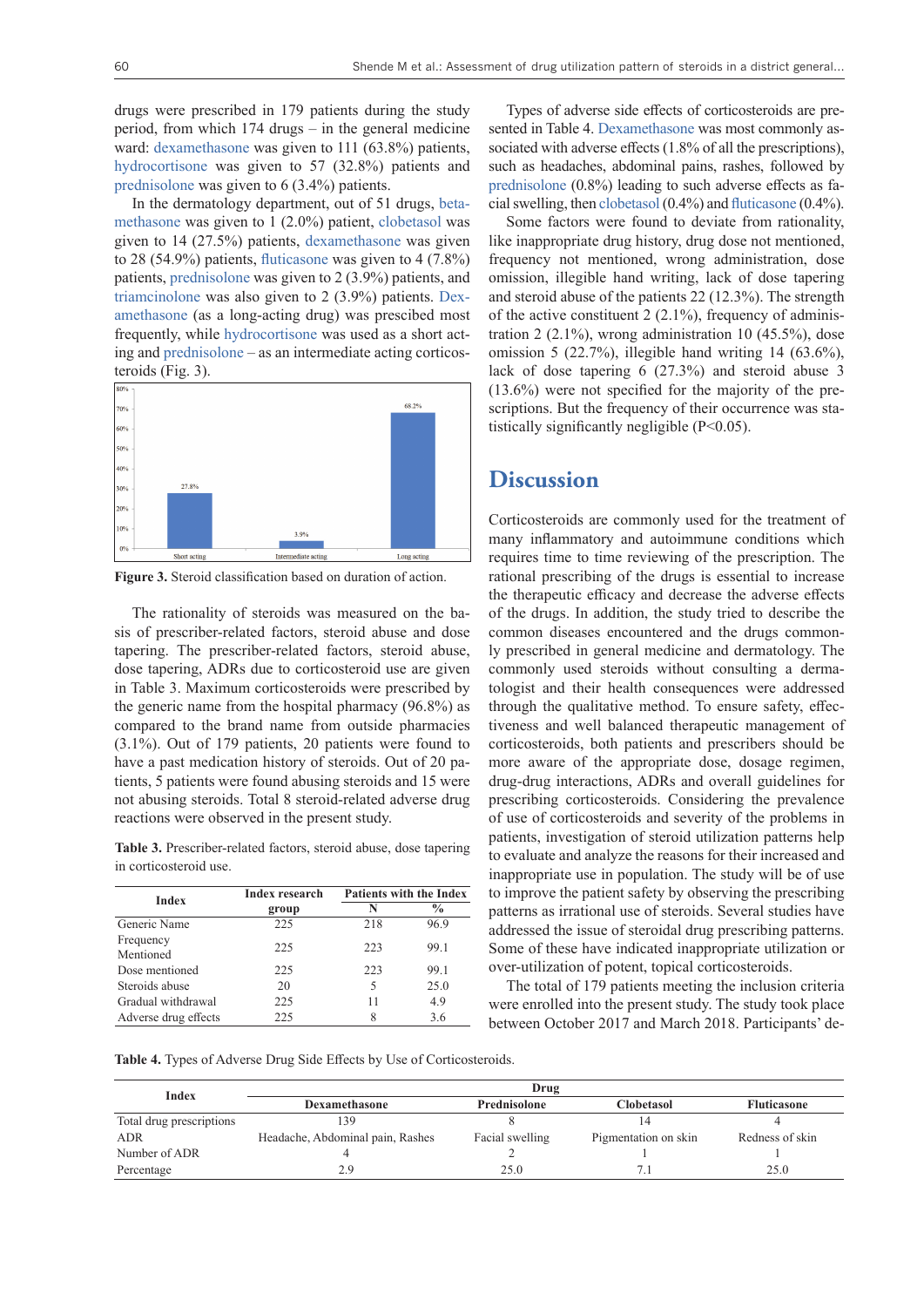mographic information includes 94 (53%) males and 85 (47%) females. P-value is 0.002518, which is less than 0.05, hence males were found significantly different when using corticosteroids as compared to females. The majority of the study subjects who participated in this study belonged to the age group of >60 years, followed by those of 41–50 years of age and 51–60 years old. It seems that geriatric patients are prone to a higher risk of medication-related problems because of the higher numbers of prescribed medications, intensity of the work environment, presence of critical illness, and increased use of high risk medications. Similarly, more males were found to be using corticosteroids as compared to females. Out of 179 patients, 103 patients were associated with social habits, such as smoking and alcoholism, which means the reported information was affected by these factors. The difference in patients between these two groups (smokers (59), alcoholics (44) and normal (76)) was statistically significant ( $p<0.05$ ). The prevalence of prescription users increased substantially with age and one of factors could be illiteracy. Thus, persons aged 40–60 were more than 4 times as likely and persons aged above 60 were more than 3 times as likely to receive treatment than those aged under 19 years old. This shows that with advanced age, the number of diseases increases, due to which the use of corticosteroids increases. During the study period, 225 steroid drugs were prescribed to 179 patients who met the criteria considering the prevalent use of corticosteroids for treatment of any types of diseases. Therefore, diseases classified were based on human system-related issues viz; respiratory condition, CVS diseases, CNS diseases, hepatic disorders, musculoskeletal disorders, skeletal disorders, renal impairments, GI disorders and skin diseases. From among the three routes of administration related to the above diseases for the use of corticosteroids, none was specified for the majority of patients. But for the majority of inpatients' prescriptions, a route of administration and duration of application were specified and the mean hospital stay of the patients was 18 days, while the longest inpatient stays were 31 days for COPD patients. The most preferred route of administration of corticosteroid was intravenous (87.1%) followed by topical (9.3%) and oral (3.6%). Where injection dosage forms that were prescribed along with the topical preparation constituted 36%, oral 2% and combination of topical, oral and injection dosage forms accounted for 5%. Based on disease conditions, the various routes of administration were applied to the exposed steroids, and in some instances, only one route of administration was applied to the patients; hence this can be due to the difference in the inclusion criteria of the study. A similar study was conducted for evaluation of corticosteroid utilization patterns in a tertiary care hospital (Dabral and Devesh 2018). These all data suggested that among various dosage forms of steroids use, injection was most widely/frequently used, followed by topical and oral forms. The major clinical complaints of the patients admitted in general medicine departments were related to Respiratory tract (29.6%), followed by

dermatological complaints (19%), renal impairments (4%) and musculoskeletal disorders (3%), which was similar to the study done in a pulmonary department (Varkey and Sen 2015). The most common indications for prescribing corticosteroid were dermatitis (19%), eczema (16%), lichen planus and urticaria (16% each), erythema multiforme (12%), psoriasis and vitiligo (6%), maculopopular rashes (3%) and others (6%). The total of 225 steroid drugs were prescribed to 179 patients during the study period. The study was conducted in general ward and dermatological department of the hospital. In relation to this, dermatological diseases and diseases of the respiratory systems were easy to facilitate patient tracking for compile structure and related information. Considering the duration of therapy, investigation requires tracking patients associated with short and long courses of treatment to find out efficacy of steroids. For inpatients' prescription, the duration of application was specified at 18 days. Systemically [dexamethasone](https://pubchem.ncbi.nlm.nih.gov/compound/Dexamethasone) was commonly prescribed to most of the patients, which may be due to its potency and longer duration of action. In the present study out of 21 topical steroid, ultra high-potency corticosteroids were prescribed more frequently (66.26% of cases), followed by moderate-potency (13.9%) and high-potency (27.9%). In the study, long acting corticosteroids used were [dexamethasone](https://pubchem.ncbi.nlm.nih.gov/compound/Dexamethasone) and [betamethasone](https://pubchem.ncbi.nlm.nih.gov/compound/Betamethasone). Non-infectious skin diseases, like dermatitis, topped by 19%, followed by Eczema (16%), lichen planus and urticaria (16% each). This disease pattern is comparable to the study conducted in Karaikal, which showed similar reports (Divyashanthi et al. 2014, Wahane et al. 2016). This shows that the incidence of the skin disease depends mostly on a geographical location, genetic makeup as well as environmental factors.In spite of the fact that these drugs can cause serious adverse effects, these are easily available and are sold without prescription, and also there is very little awareness about the potential side effects in the general public. In the general medicine ward, [dexamethasone](https://pubchem.ncbi.nlm.nih.gov/compound/Dexamethasone) was given to 63.8% of patients, followed by [hydrocortisone](https://pubchem.ncbi.nlm.nih.gov/compound/hydrocortisone) (32.8% of patients) and [prednisolone](https://pubchem.ncbi.nlm.nih.gov/compound/Prednisolone) (3.4% of patients). In dermatology department, out of 51 drugs, [betamethasone](https://pubchem.ncbi.nlm.nih.gov/compound/Betamethasone) was given to 1.9% of patients. [Dexamethasone](https://pubchem.ncbi.nlm.nih.gov/compound/Dexamethasone) was prescribed most frequently, while [hydrocortisone](https://pubchem.ncbi.nlm.nih.gov/compound/hydrocortisone) was used as a short acting and [prednisolone](https://pubchem.ncbi.nlm.nih.gov/compound/Prednisolone) as an intermediately acting corticosteroid. The study included only rationality of steroids use in population to find out their safety of use. From the data, after the first most common group of diseases – the respiratory system pathologies, 34 patients of various skin diseases were observed and so presented the structure of dermatological diseases in the manuscript. Respiratory system pathologies associated with steroids use comprised of 53 (29.6%) patients. The different respiratory system pathologies treated by corticosteroids were bronchial asthma (6 patients, 11.3%), laryngeal edema (2 patients, 3.83%), allergic, obstructive syndrome (6 patients, 11.3%), lower pulmonary tract infections (12 patients, 22.6%), chronic obstructive pulmonary disease (COPD) (24 patients, 45.3%), pneumonia (3 patients,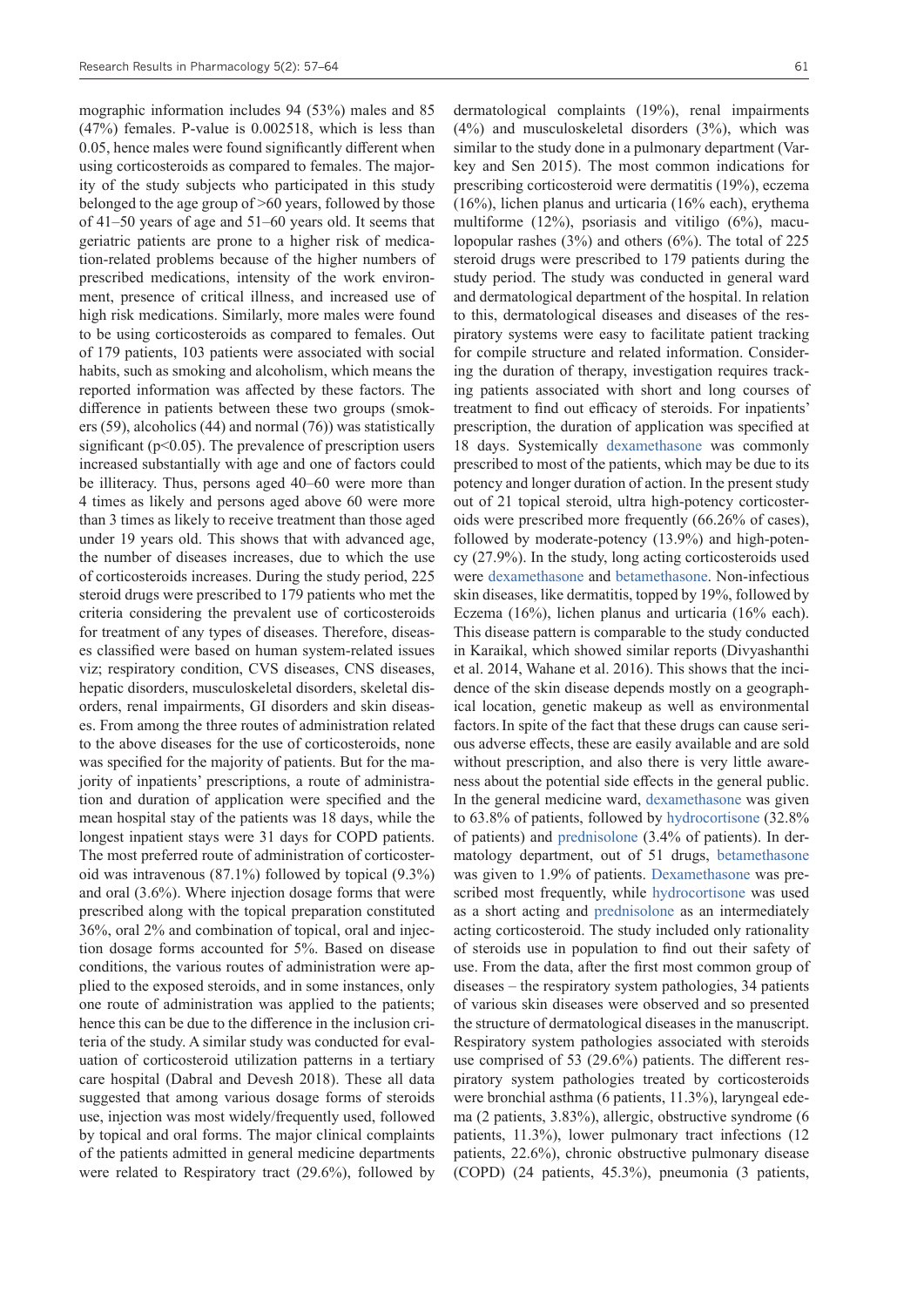5.7%). COPD was the diagnosis for which most of the corticosteroids were prescribed.

The rationality of steroids is measured on the basis of prescriber-related factors, steroid abuse and dose tapering. Like with alcohol or street drugs, the common signs of addiction may develop with the use of steroids. These include drug cravings, requiring more drugs to provide the same effect, and withdrawal symptoms if someone stops taking the drug. This condition is referred to as steroids abuse. The steroid abuse factor was defined as a factor influencing the rational use of steroids through the administrator that includes dose omission and withdrawal. According to the National Institute of Drug Abuse, the use of steroids continues to be a significant problem in the adolescent population. They published data on steroid abuse factor associated with steroids. Maximum corticosteroids were prescribed by generic names from hospital pharmacies (96.8%) as compared to brand names from outside pharmacies (3.2%). Out of 179 patients, 20 patients were found to have a past medication history of steroids. Out of 20 patients, 5 patients were found abusing steroids and 15 were not abusing steroids. So there is a rational use steroid according to the steroid abuse factor. In the data collected, dose tapering was done for 11 drugs, and tapering was not done for 214 drugs. Ultra high-potency corticosteroids were [clobetasol](https://pubchem.ncbi.nlm.nih.gov/compound/Clobetasol) used in dermatitis, lichen planus, psoriasis and eczema. High-potency corticosteroids, like [triam](https://pubchem.ncbi.nlm.nih.gov/compound/Triamcinolone)[cinolone](https://pubchem.ncbi.nlm.nih.gov/compound/Triamcinolone) and [betamethasone,](https://pubchem.ncbi.nlm.nih.gov/compound/Betamethasone) were prescribed for vitiligo maculopopular rashes. Moderate-potency corticosteroids, such as [fluticasone](https://pubchem.ncbi.nlm.nih.gov/compound/Fluticasone), were prescribed for vitiligo and eczema. There is no use of low-potency corticosteroids. An ultra-high-potency drug causes serious adverse effect, and these drugs are easily available and are sold without prescription, and also there is very little awareness about their potential side effects in the general public. Using generic names usually provides flexibility to the dispensing pharmacist, and generic drugs are less expensive than the branded drugs. There is rational use of steroids by prescriber-related factor. The dose was tapper, it require so there were in rational use of steroid by this factor. It was found out that right steroids were prescribed for right indications to right patients. This assures that rationality is genuinely followed while prescribing. However, some factors were found that deviate from rationality, such as inappropriate drug history, not mentioned drug dose, not mentioned frequency, wrong administration, dose omission, illegible hand writing, lack of dose tapering and steroid abuse. Not specifying these factors can lead to under usage of the medication and can further lead to sub therapeutic outcome; at the same time excessive usage can lead to unwanted effects (Ference and Last 2009, Sweileh 2006). Most drugs were prescribed in generic names, and doses were mentioned with frequency, but no fixed dose combinations of steroids were used. Appropriate dose tapering was done in required patients. Few patients were found to be abusing steroids due to lack of knowledge about the medication. Clear instructions should be provided so that the patients are aware of how much steroid

should be used and how long it should be used (Oshikoya et al. 2008). Also, generic names for most of the drugs were not mentioned at all. Using generic names usually provides flexibility to the dispensing pharmacist and generic drugs are less expensive than the branded drugs.

Total 8 steroid-related adverse drug reactions were observed in the present study. [Dexamethasone](https://pubchem.ncbi.nlm.nih.gov/compound/Dexamethasone) was most commonly associated with adverse effect (1.8%), such as headaches, abdominal pains, rashes, followed by [predni](https://pubchem.ncbi.nlm.nih.gov/compound/Prednisolone)[solone](https://pubchem.ncbi.nlm.nih.gov/compound/Prednisolone) (0.8%) with side effects such as facial swelling, then [clobetasol](https://pubchem.ncbi.nlm.nih.gov/compound/Clobetasol) (0.4%) and [fluticasone](https://pubchem.ncbi.nlm.nih.gov/compound/Fluticasone) (0.4%). There were no appropriate guidelines, and drug interaction reporting is emerging scope of pharmacy should be considerable (Mukherjee et al. 2016). Most of the drugs were prescribed for right indications to right patients; however, some factors, such as in appropriate drug history, improper mentioning of dose and frequency, wrong administration time, dose omission, improper dose tapering were found to be deviating away from the rationality.

The use of steroids is seen more frequently in elderly patients, which suggests that elderly patients should be monitored more closely while treating them with steroids. To ensure safety, effectiveness and well balanced therapeutic management of corticosteroids, both patients and prescribers should be more aware of the appropriate dose, dosage regimen, drug-drug interactions, ADRs and overall guidelines for prescribing corticosteroids. Hence, a clinical pharmacist can perform a potential role in health care system in assisting a physician in altering the number of medications taken, the number of doses taken, improving the patient's medication adherence, preventing the adverse drug reactions, drug-drug interactions, in counseling patient to improve the health-related quality of life and in decreasing the health care cost to the patient. Moreover, the lack of medical education from the health care professionals to the patients enforces the conduction of the study. It has therefore become very important to monitor and evaluate the prescribing patterns of corticosteroids.

A key strength of this study is its novel approach taken in hospitals to the obtained results which may have implications for both pharmacy students and medical practitioners by increasing their awareness of patients when using steroids. Interestingly, overtime and perhaps with changing demographics and patients' expectations of healthcare professionals, researchers have found that an increasing proportion of patients prefer sharing decision roles with clinicians. Potential limitation of this study was the limited samples due to a short study period. The data were collected only from October 2017 to March 2018. Very few patients were available in the dermatology department, as most of the patients did not require hospital admission. The regional language barrier during communication with the patients when the supporting staff were not available in the ward was another limitation.

Easy availability of the steroids in pharmacies, especially, topical steroids, is one of the major factors responsible for their irrational use. Irrational use/abuse of topical or systemic steroids may lead to severe ADRs and affect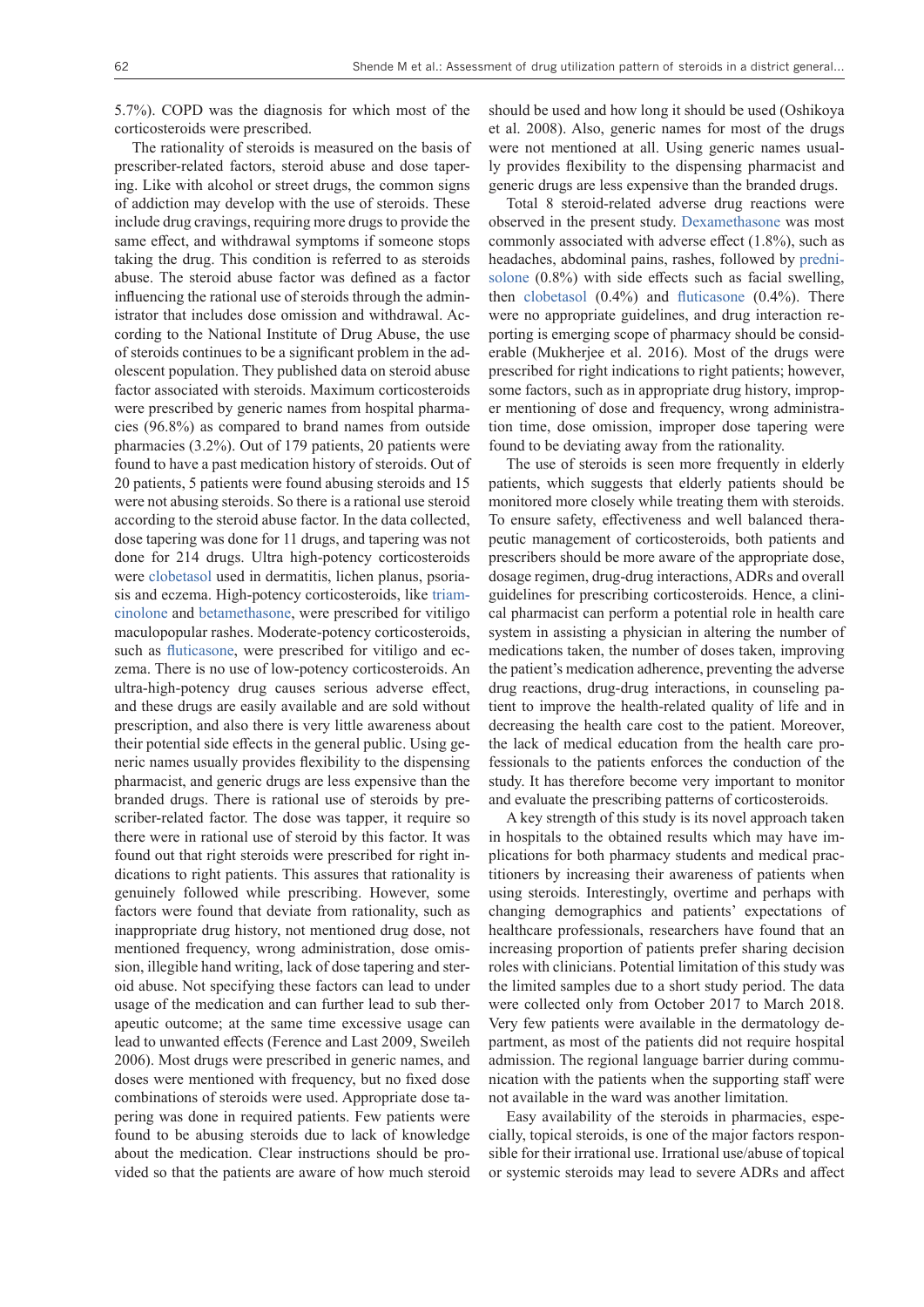the quality of life of patients. Hence, establishing standard guidelines for prescribers for treating any acute and chronic diseases where steroids are necessary is highly warranted. Also, there is an increasing need to strengthen the laws regarding the procurement, storing, dispensing of steroidal medicines at the retail pharmacies.

## **Conclusion**

There was not much variation found in the prescription patterns amongst the healthcare professionals. Although

# **References**

- Ambika H, Vinod CS, Yadalla H, Nithya R, Babu AR (2014) Topical corticosteroid abuse on the face: a prospective, study on outpatients of dermatology. Our Dermatol Online 5(1): 5–8. [https://doi.](https://doi.org/10.7241/ourd.20141.01) [org/10.7241/ourd.20141.01](https://doi.org/10.7241/ourd.20141.01)
- Aryal A, Kunwar K, Shadvar S, Kharel S, Ramasamy R, Shashidhar G, Aneesh S, Nazeem T (2017) Study on steroid utilization pattern in a tertiary care teaching hospital. Indian Journal of Pharmacy Practice 10(2): 96–103. <https://doi.org/10.5530/ijopp.10.2.19>
- Dabral A, Devesh KJ (2018) Evaluation of corticosteroid utilization pattern in tertiary care hospital, Dehradun. International Journal of Advanced Research 6(2): 126–132. [https://doi.org/10.21474/](https://doi.org/10.21474/IJAR01/6418) [IJAR01/6418](https://doi.org/10.21474/IJAR01/6418)
- Dhandapani C, Arulkumaran KS, Asha P (2015) Drug utilization evaluation of corticosteroids based on safety. International Journal of Pharmacy Teaching and Practices 6(1): 1591–1597.
- Divyashanthi CM, Nandhini A, Kumar SA (2014) Study on drug utilization pattern of antibiotics among dermatology in-patients of a tertiary care teaching hospital, Karaikal, Puducherry. International Journal of Basic and Clinical Pharmacology 3(6): 1072–1077. <https://doi.org/10.5455/2319-2003.ijbcp20141227>
- Ference JD, Last AR (2009) Choosing topical corticosteroids. American Family Physician 79(2): 135–140. [\[PubMed\]](https://www.ncbi.nlm.nih.gov/pubmed/19178066)
- Kumar AM, Noushad PP, Shailaja K, Jayasutha J, Ramasamy C (2011) A study on drug prescribing pattern and use of corticosteroids in dermatological conditions at a tertiary care teaching hospital. International Journal of Pharmaceutical Sciences Review and Research 9(2): 132–135.
- Liu D, Ahmet A, Ward L, Krishnamoorthy P, Mandelcorn ED, Leigh R, Brown JP, Cohen A, Kim H (2013) A practical guide to the monitoring and management of the complications of systemic corticosteroid therapy. Allergy, Asthma and Clinical Immunology 9(1): 30. <https://doi.org/10.1186/1710-1492-9-30> [[PubMed\]](https://www.ncbi.nlm.nih.gov/pubmed/23947590) [\[PMC](https://www.ncbi.nlm.nih.gov/pmc/articles/PMC3765115/)]
- Manson SC, Brown RE, Cerulli A, Vidaurre CF (2009) The cumulative burden of oral corticosteroid side effects and the economic implications of steroid use. Respiratory Medicine 103(7): 975–994. <https://doi.org/10.1016/j.rmed.2009.01.003> [\[PubMed](https://www.ncbi.nlm.nih.gov/pubmed/19372037)]
- Mirshad PV, AK AK, Fasalu RO, TK MM (2017) Prescription audit of corticosteroid usage in the department of dermatology at a tertiary

most of the drugs were prescribed rationally, involvement of a clinical pharmacist in patient care can help rational prescribing along with prevention and early detection of ADRs, which can directly promote drug safety and improve patients' outcomes.

## **Acknowledgements**

We gratefully acknowledge the support provided by the health professionals of hospitals for their kind support in managing the cases.

care teaching hospital. International Journal of Basic and Clinical Pharmacology 2(4): 411–413. [https://doi.org/10.5455/2319-2003.](https://doi.org/10.5455/2319-2003.ijbcp20130813) [ijbcp20130813](https://doi.org/10.5455/2319-2003.ijbcp20130813)

- Mukherjee S, Era1 N, Banerjee G, Tripathi SK(2016) Assessment of corticosteroid utilization pattern among dermatology outpatients in a tertiary care teaching hospital in Eastern India. International Journal of Green Pharmacy 10(4): S178–182. [https://doi.org/10.22377/ijgp.](https://doi.org/10.22377/ijgp.v10i04.780) [v10i04.780](https://doi.org/10.22377/ijgp.v10i04.780)
- Nerurkar RP, Kokane MR, Mehta MN (2016) Study of prescribing pattern of topical corticosteroids in dermatology out patients department in a tertiary care hospital in India. International Journal of Basic and Clinical Pharmacology 5(5): 2194–2198. [https://doi.](https://doi.org/10.18203/2319-2003.ijbcp20163261) [org/10.18203/2319-2003.ijbcp20163261](https://doi.org/10.18203/2319-2003.ijbcp20163261)
- Oshikoya KA, Bello JA, Ayorinde EO (2008) Prescribing knowledge and skills of final year medical students in Nigeria. Indian Journal of Pharmacology 40(6): 251–255. [https://doi.org/10.4103/0253-](https://doi.org/10.4103/0253-7613.45150) [7613.45150](https://doi.org/10.4103/0253-7613.45150) [\[PubMed](https://www.ncbi.nlm.nih.gov/pubmed/21279180)] [[PMC\]](https://www.ncbi.nlm.nih.gov/pmc/articles/PMC3025141/)
- Saraswat A, Lahiri K, Chatterjee M, Barua S, Coondoo A, Mittal A, Panda S, Rajagopalan M, Sharma R, Abraham A, Verma SB (2011) Topical corticosteroid abuse on the face: A prospective, multicenter study of dermatology outpatients. Indian Journal of Dermatology, Venereology, and Leprology 77(2):160. [https://doi.](https://doi.org/10.4103/0378-6323.77455) [org/10.4103/0378-6323.77455](https://doi.org/10.4103/0378-6323.77455) [[PubMed](https://www.ncbi.nlm.nih.gov/pubmed/21393945)]
- Sharma HL, Ksharma K (2017) The Principles of Pharmacology"  $3<sup>rd</sup>$ edition Paras Medical Publication, pp. 568–601
- Stern RS (1996) The pattern of topical corticosteroid prescribing in the United States, 1989–1991. Journal of the American Academy of Dermatology 35 (2Pt 1): 183–86. [https://doi.org/10.1016/S0190-](https://doi.org/10.1016/S0190-9622(96)90319-9) [9622\(96\)90319-9](https://doi.org/10.1016/S0190-9622(96)90319-9) [\[PubMed](https://www.ncbi.nlm.nih.gov/pubmed/8708016)]
- Sweileh WM (2006) Audit of prescribing practices of topical corticosteroids in outpatient dermatology clinics in north Palestine. Eastern Mediterranean Health Journal 12(1–2): 161–169. [[PubMed](https://www.ncbi.nlm.nih.gov/pubmed/17037234)]
- Varkey S, Sen S (2012) Prescribing patterns of corticosteroids in pulmonology department. International Journal of Pharmacy Teaching and Practices 3(3): 334–337.
- Wahane PA, Jagtap RP, Ghongane BB (2016) Evaluation of corticosteroid use pattern in steroid responsive dermatological conditions. International Journal of Medical Research and Health Sciences 5(1): 82–86. <https://doi.org/10.5958/2319-5886.2016.00017.5>